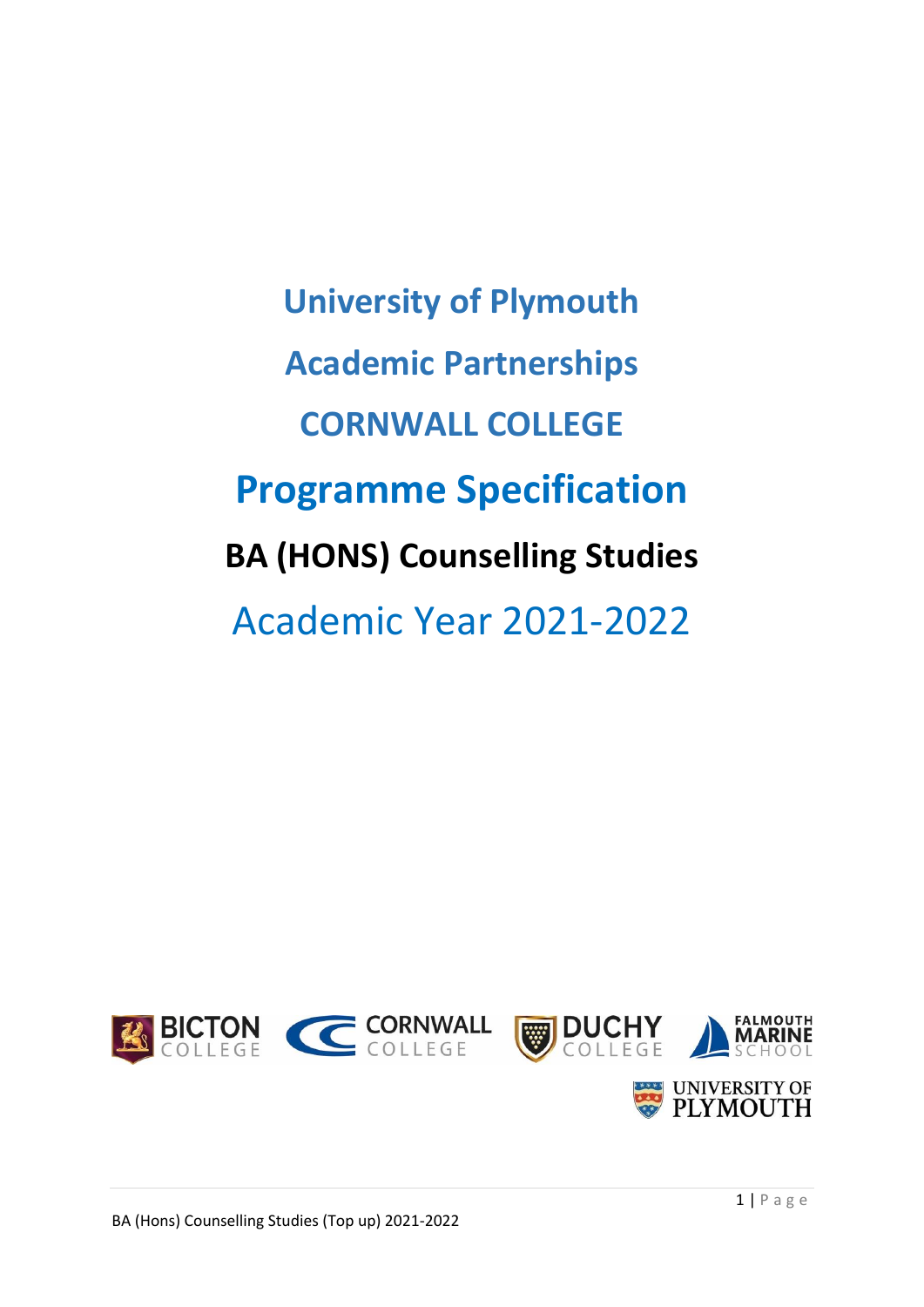# *If you require any part of this document in larger print, or an alternative format, please contact:*

HE Operations E-mail: *(CCHEA@cornwall.ac.uk)*

# **Please note:**

All the information in this document is correct at the time of printing.

The Cornwall College Group is proud of its teaching and research and it undertakes all reasonable steps to provide educational services in the manner set out in this document and in any documents referred to within it. It does not, however, guarantee the provision of such services. Should industrial action or circumstances beyond the control of the College interfere with its ability to provide educational services, the University undertakes to use all reasonable steps to minimise the resultant disruption to those services.

# **PROGRAMME SPECIFICATION**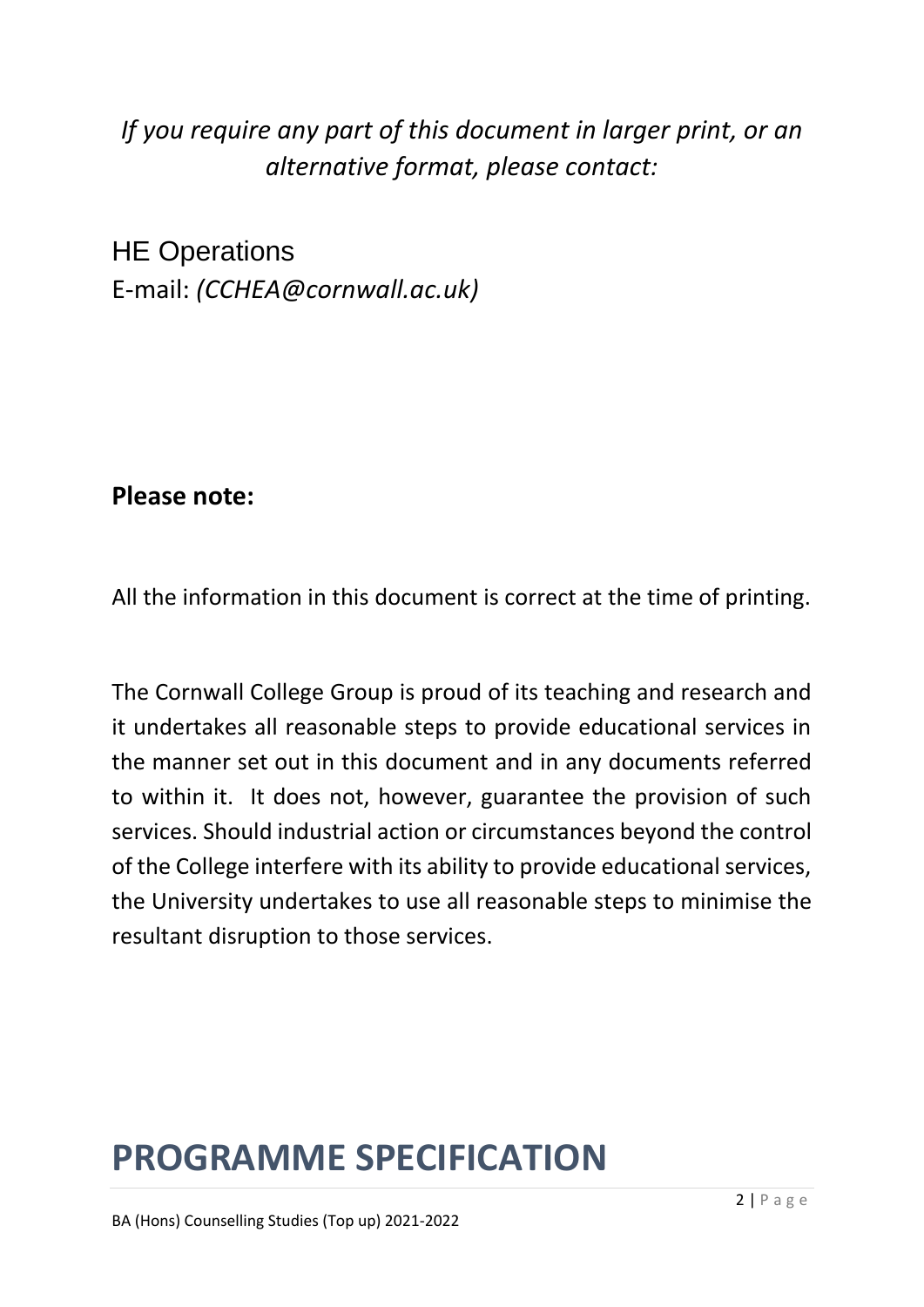**Programme Title: BA (Hons) Counselling Studies (Top up)**

**University of Plymouth Programme Code: 3408 (Full Time), 5099 (Part Time)**

**Partner Faculty: Academic Partnerships, University of Plymouth**

**Partner Delivering Institution: Cornwall College**

**Start Date: September 2021**

**First Award Date: July 2022 (FT), July 2023 (PT)**

**Date(s) of Revision(s) to this Document: 10 Feb 20, 16 Apr 20, 17 Sep 21, 21 Oct 2021**

#### **Contents**

| PS3. Details of Accreditation by a Professional/Statutory Body (If appropriate) Error!<br><b>Bookmark not defined.</b> |  |
|------------------------------------------------------------------------------------------------------------------------|--|
| PS4. Exceptions to Plymouth University Regulations  Error! Bookmark not defined.                                       |  |
|                                                                                                                        |  |
|                                                                                                                        |  |
|                                                                                                                        |  |
|                                                                                                                        |  |
|                                                                                                                        |  |
|                                                                                                                        |  |
| PS11. Academic Standards and Quality Enhancement Error! Bookmark not defined.                                          |  |
|                                                                                                                        |  |
| PS13. Explanation and Mapping of Learning Outcomes, Teaching & Learning and                                            |  |
|                                                                                                                        |  |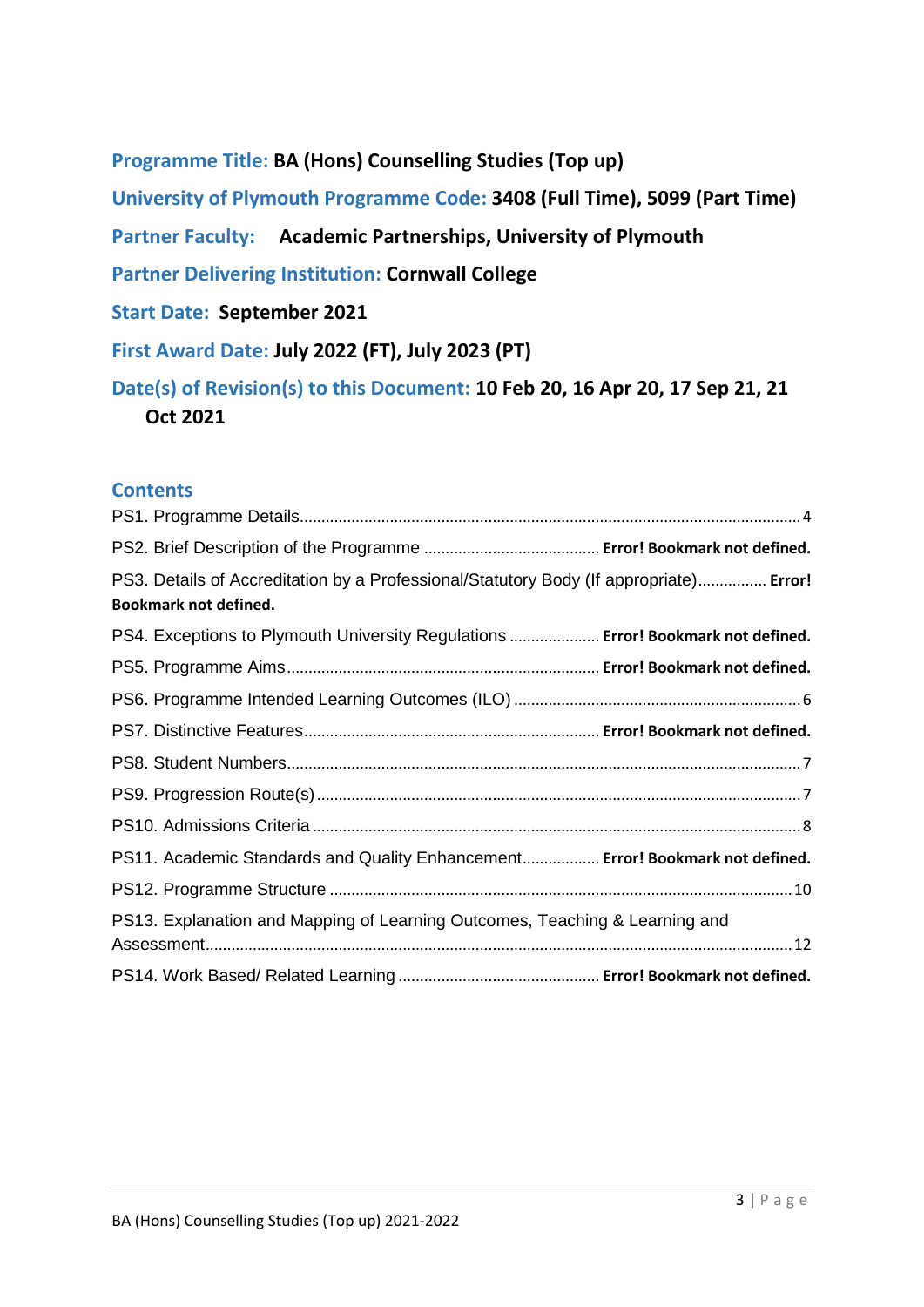#### **PS1. Programme Details**

| <b>Awarding Institution:</b>               | University of Plymouth                                                                                                                                                                                                                                                          |  |  |  |  |
|--------------------------------------------|---------------------------------------------------------------------------------------------------------------------------------------------------------------------------------------------------------------------------------------------------------------------------------|--|--|--|--|
| Partner Institution and delivery site (s): | Cornwall College, Camborne                                                                                                                                                                                                                                                      |  |  |  |  |
| <b>Accrediting Body:</b>                   | N/A                                                                                                                                                                                                                                                                             |  |  |  |  |
| <b>Language of Study:</b>                  | English                                                                                                                                                                                                                                                                         |  |  |  |  |
| <b>Mode of Study:</b>                      | <b>Full Time and Part Time</b>                                                                                                                                                                                                                                                  |  |  |  |  |
| <b>Final Award:</b>                        | BA (Hons)                                                                                                                                                                                                                                                                       |  |  |  |  |
| <b>Intermediate Award:</b>                 | N/A                                                                                                                                                                                                                                                                             |  |  |  |  |
| <b>Programme Title:</b>                    | Counselling Studies (Top up)                                                                                                                                                                                                                                                    |  |  |  |  |
| <b>UCAS Code:</b>                          | <b>B941</b>                                                                                                                                                                                                                                                                     |  |  |  |  |
| <b>HECoS Code:</b>                         | 100495                                                                                                                                                                                                                                                                          |  |  |  |  |
| <b>Benchmarks:</b>                         | No benchmarks currently exist for this subject<br>area. The framework for higher educational<br>qualifications (FHEQ) has been used to inform<br>the design of the programme. The team have<br>also been guided by subject benchmark<br>statements for psychology and sociology |  |  |  |  |
| <b>Date of Programme Approval:</b>         | <b>July 2006</b>                                                                                                                                                                                                                                                                |  |  |  |  |

#### **PS2. Brief Description of the Programme**

*This text is definitively approved at programme approval and therefore may be directly used for promotion of the programme without the need for further confirmation (approx. 200-250 words)*

Module title: Counselling in a Contemporary Context: Identity, Diversity and Differences

Short module summary:

Drawing on a range of post-modern philosophical, sociological and cultural understandings of identity, this module critically explores the constructs of identity, diversity and differences in relation to counselling in contemporary society. The influences of ethnicity, disability and sexuality are examined and applied to the role of counsellor and the identities of clients.

Module title: Group Facilitation Training

Short module summary:

This module examines how personal development occurs through group activities, and enables students to develop skills in facilitating groups and critiquing practice.

Module title: Counselling Independent Research study

Short module summary:

This module aims to provide students with the opportunity to explore a subject of their choice related to counselling (subject to approval of the course team), and research the topic independently with academic supervision.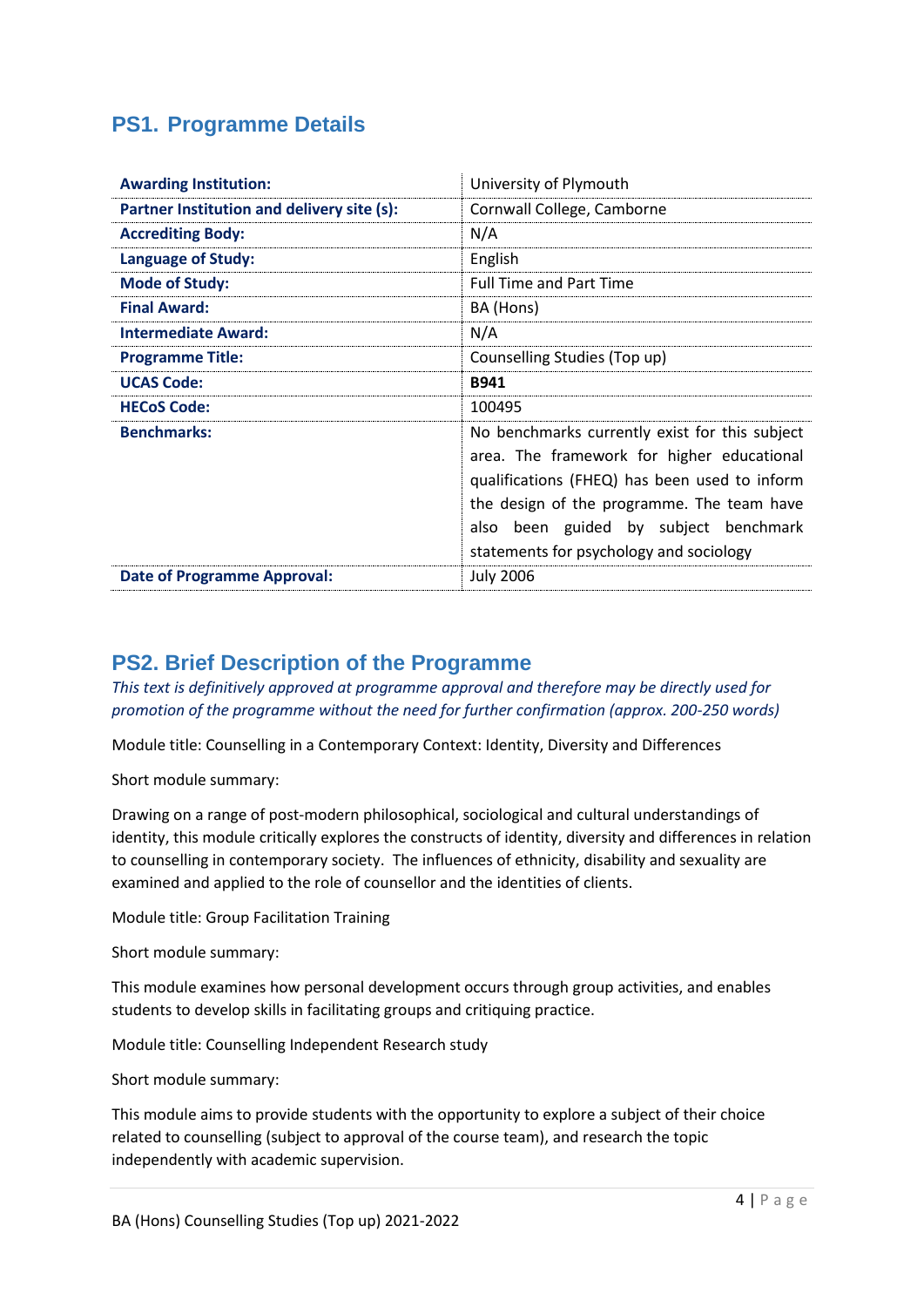Module title: Person Centred Supervision

Short module summary: This module provides students with a foundation in person centred supervision training. It is suitable for practitioners in a variety of professional settings e.g. social work, youth work, health etc., who wish to offer person centred supervision.

Module title: Person Centred group Supervision

Short module summary: This module enables supervisory students to develop the skills and knowledge of group supervision.

Module title: Person Centred Therapeutic Supervision

Short module summary: This module is intended for counsellors and psychotherapists who wish to offer person centred supervision to other counsellors, therapists or trainees.

## **PS3. Details of Accreditation by a Professional/Statutory Body (if appropriate)**

Not Applicable

#### **PS4. Exceptions to Plymouth University Regulations**

*(Note: Plymouth University's Academic Regulations are available internally on the intranet:*  <https://www.plymouth.ac.uk/student-life/your-studies/essential-information/regulations>

"None"

#### **PS5. Programme Aims**

#### **This programme will deliver:**

- a) Provide the opportunities and support needed to enable students, from a variety of socioeconomic and academic backgrounds to achieve an honours degree.
- b) Develop critical understanding of the theoretical and practical complexities inherent within the counselling discourse.
- c) Make use of emerging knowledge and research in the field of counselling in order to provide academic insight into the counselling process and issues of contemporary relevance.
- d) Enhance employability by offering pathways which will enable students to specialise in areas of relevance to their employment destinations.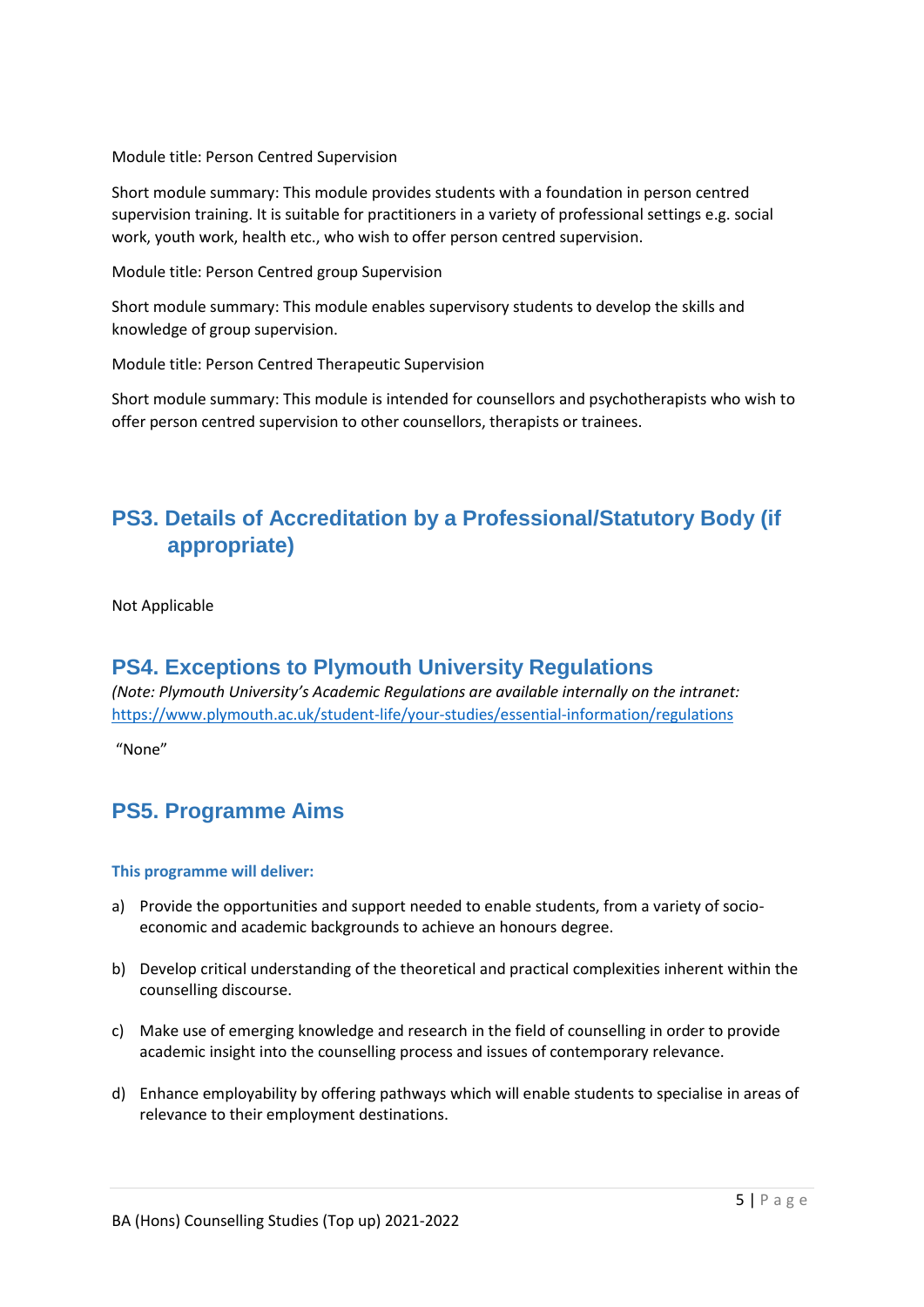e) Promote enhanced practice through the systematic understanding of real-life applications of theory to a range of experience and behaviour.

Offer within the programme, optional modules, of interest and relevance to counselling practitioners, which may be taken as discrete units by those suitably qualified.

## **PS6. Programme Intended Learning Outcomes (ILO)**

#### **By the end of this programme the student will be able to:**

ILO1: knowledge and understanding – Demonstrate a critical understanding of the research process. Recognise and account for issues of contemporary relevance within the discipline of counselling and be able to devise and sustain arguments coherently.

ILO2: cognitive and intellectual skills – Critically explore how differences and diversities in identities shape the lives and needs of clients. Appreciate the uncertainty, ambiguity and limits of knowledge within the discipline. Demonstrate a critical understanding of the research process.

ILO3: transferable skills – Communicate information, ideas, problems and solutions to a range of audiences. Critically explore how differences and diversities in identities shape the lives and needs of clients. Undertake an independent study, making use of scholarly reviews and primary sources. Critically appraise relevant research, theoretical underpinnings and their relation to practice.

ILO4: employment – Select and undertake a pathway that enhances their employability.

ILO5: practical – Apply relevant theory to processes in groups, and respond appropriately to a range of interpersonal experiences and behaviours. Enhance their practice through the application of conceptual understanding and techniques of analysis and enquiry. Demonstrate awareness of ethical principles in relation to personal study and the practice of counselling.

#### **PS7. Distinctive Features**

*This text is definitively approved at programme approval and therefore may be directly used for promotion of the programme without the need for further confirmation:*

Cornwall College has wide experience in counselling courses, having offered a range for over twenty years. It is our intention to ensure that our students are equipped for the employment market with respected and recognised qualifications, regularly reviewed and updated in line with developments in the profession.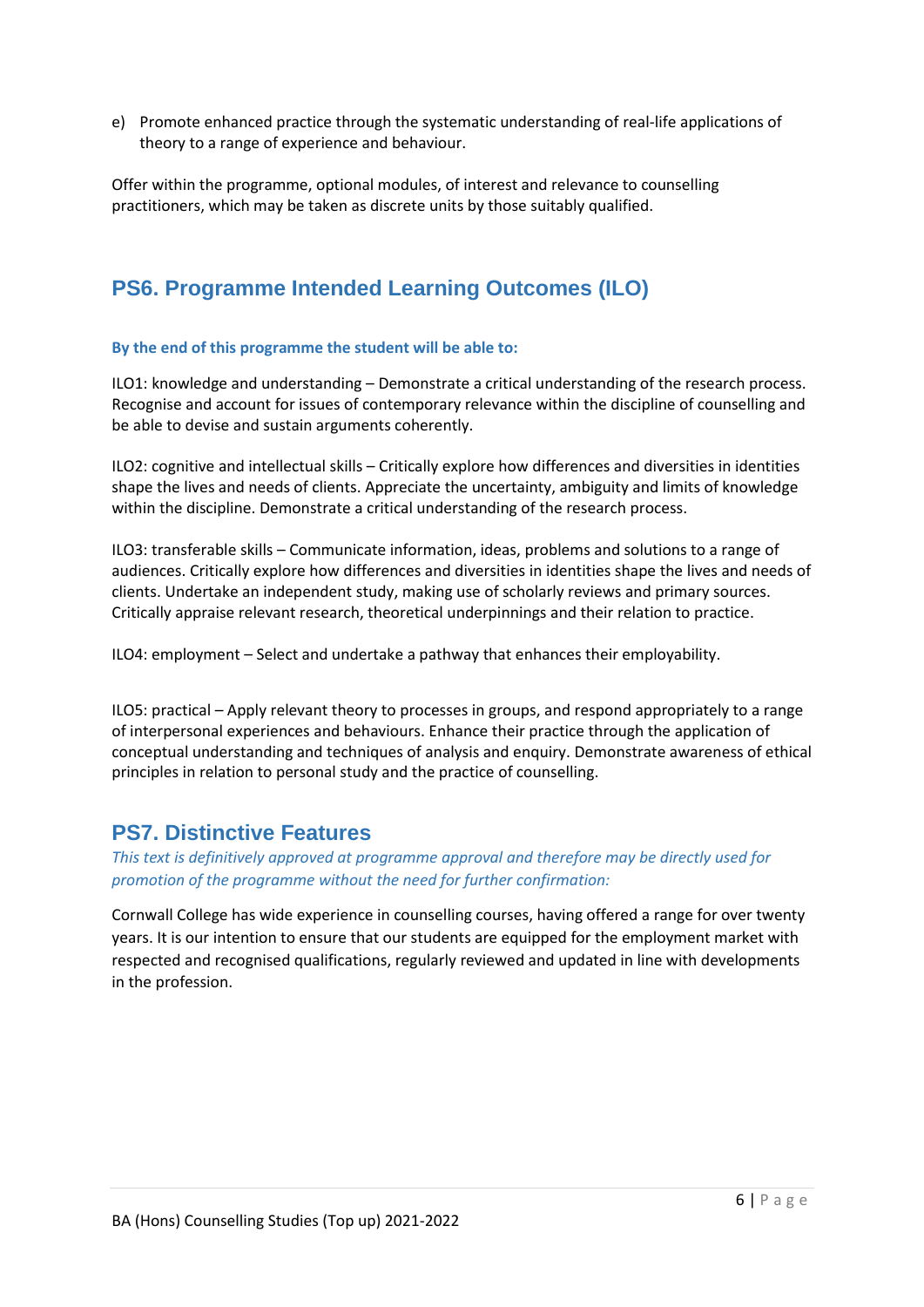#### **PS8. Student Numbers**

*The following provides information that should be considered nominal, and therefore not absolutely rigid, but is of value to guide assurance of the quality of the student experience, functional issues around enabling progression opportunities to occur and staffing and resource planning:*

*Minimum student numbers per stage = 10 Target student numbers per stage =15 Maximum student numbers per stage =30*

## **PS9. Progression Route(s)**

*Approved "progression route(s)" are those where successful achievement in this programme enables direct alignment to join a stage of another programme. This is an approach employed primarily for Foundation Degree students to "top-up" to complete a Bachelor degree, but may be employed for other award types.*

*This is in part an automated admissions criterion and therefore progression may be impacted on by availability of a position on the progression award; however, progression opportunity, if not available in the first year of application, is guaranteed within 3 years.*

*Progression arrangements with institutions other than Plymouth University carry an increased element of risk. It is necessary for the delivering partner institution to obtain formal agreement from that institution to guarantee progression for existing students on the programme. For progression to Plymouth University, should there be the need to withdraw the progression route programme(s) then either this will be delayed to provide progression or appropriate solutions will be found. This arrangement is guaranteed for existing students that complete their programme of study with no suspensions or repeat years and who wish to progress immediately to the University.* 

The contribution of marks from prior levels of study to the progression award is governed by University regulations.

The **Counselling Supervision** pathway is intended for counsellors seeking to develop their professional roles by becoming supervisors of counsellors. Successful completion of the three modules leads to the Counselling Supervision Award.

The **Therapeutic Approaches** pathway focuses on a range of counselling approaches. These modules will be of interest to practising counsellors, but there is no requirement to be working with clients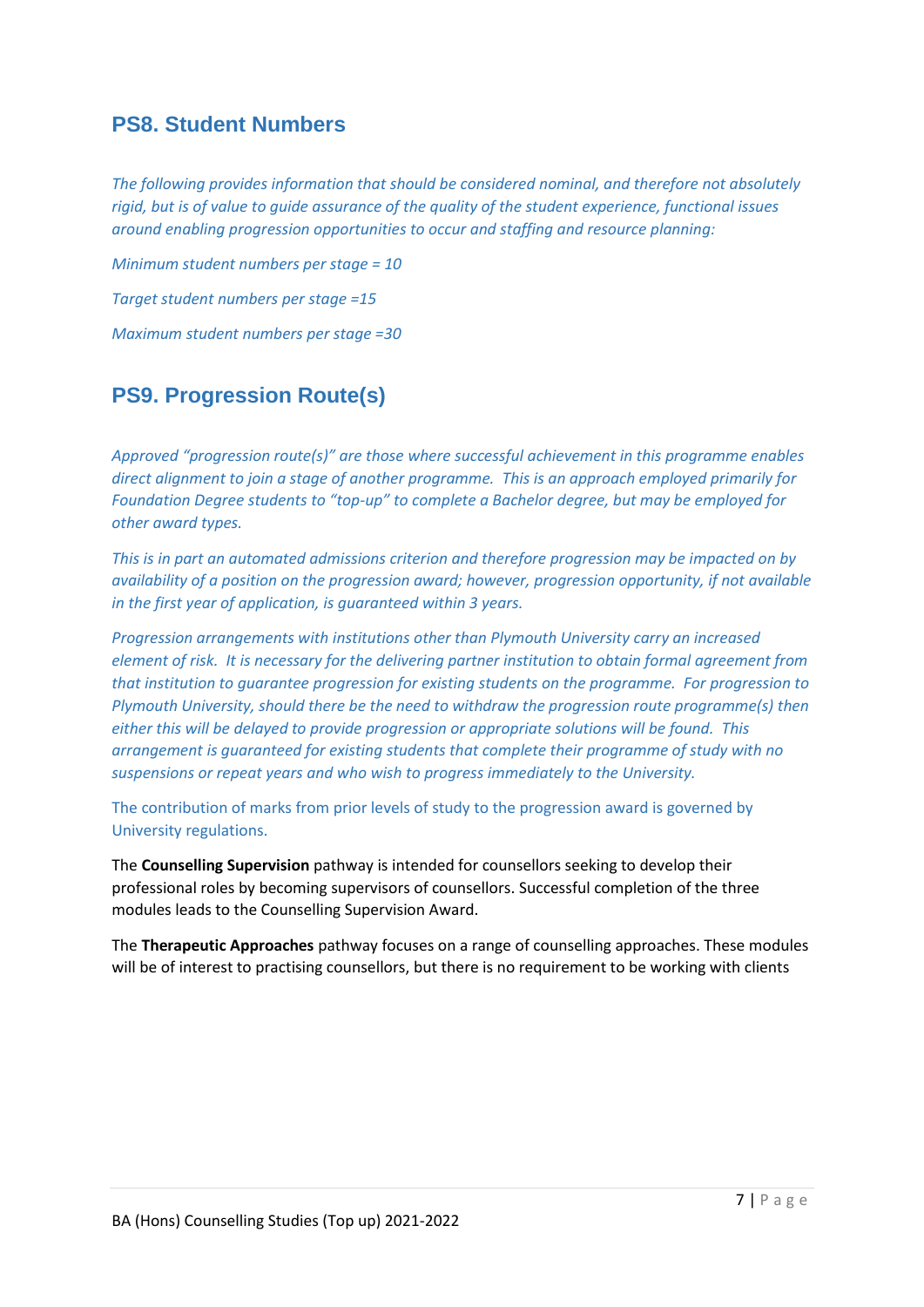## **PS10. Admissions Criteria**

| <b>Qualification(s) Required for Entry to this</b><br><b>Programme:</b>                                              | <b>Details:</b>           |
|----------------------------------------------------------------------------------------------------------------------|---------------------------|
| $APEL / APCL1 possibilities:$                                                                                        | 240 Credits               |
| <b>Interview / Portfolio requirements:</b>                                                                           | <b>Interview Required</b> |
| <b>Independent Safeguarding Agency (ISA) /</b><br><b>Disclosure and Barring Service (DBS) clearance</b><br>required: | No.                       |

#### **PS11. Academic Standards and Quality Enhancement**

*The Programme Leader/Manager (or the descriptor) leads the Programme Committee in the Plymouth University's annual programme monitoring process (APM), as titled at the time of approval. APM culminates in the production, maintenance and employment of a programme level Action Plan, which evidences appropriate management of the programme in terms of quality and standards. Any formally agreed changes to this process will continue to be followed by the Programme Leader/Manager (or other descriptor) and their Programme Committee.* 

*Elements of this process include engaging with stakeholders. For this definitive document it is important to define:*

#### **Subject External Examiner(s):**

An Interim visit by External Examiner (EE) (usually between January and February) will review work that has been marked, consult students and feed back to the programme manager and module leaders and course team.

Subject Assessment Panel (SAP) reviews the assessment marking and is scrutinised by the subject EE. Representatives of the team review and present their module marks for each student on the programme.

The annual Award Assessment Board (AAB) takes place with Programme Manager, the awarding body's partnership member and the External to receive the students work and confer progression or award.

#### **Additional stakeholders specific to this programme:**

Students have the opportunity to discuss the programme independently, twice a year in the Student Review. This forms part of the discussion for the annual programme monitoring in the autumn and spring of each academic year.

The Student Perception Questionnaire (SPQ) is administered during the year and feeds into the programme review.

 $\overline{\phantom{a}}$ 

<sup>1</sup> Accredited Prior Experiential Learning and Accredited Prior Certificated Learning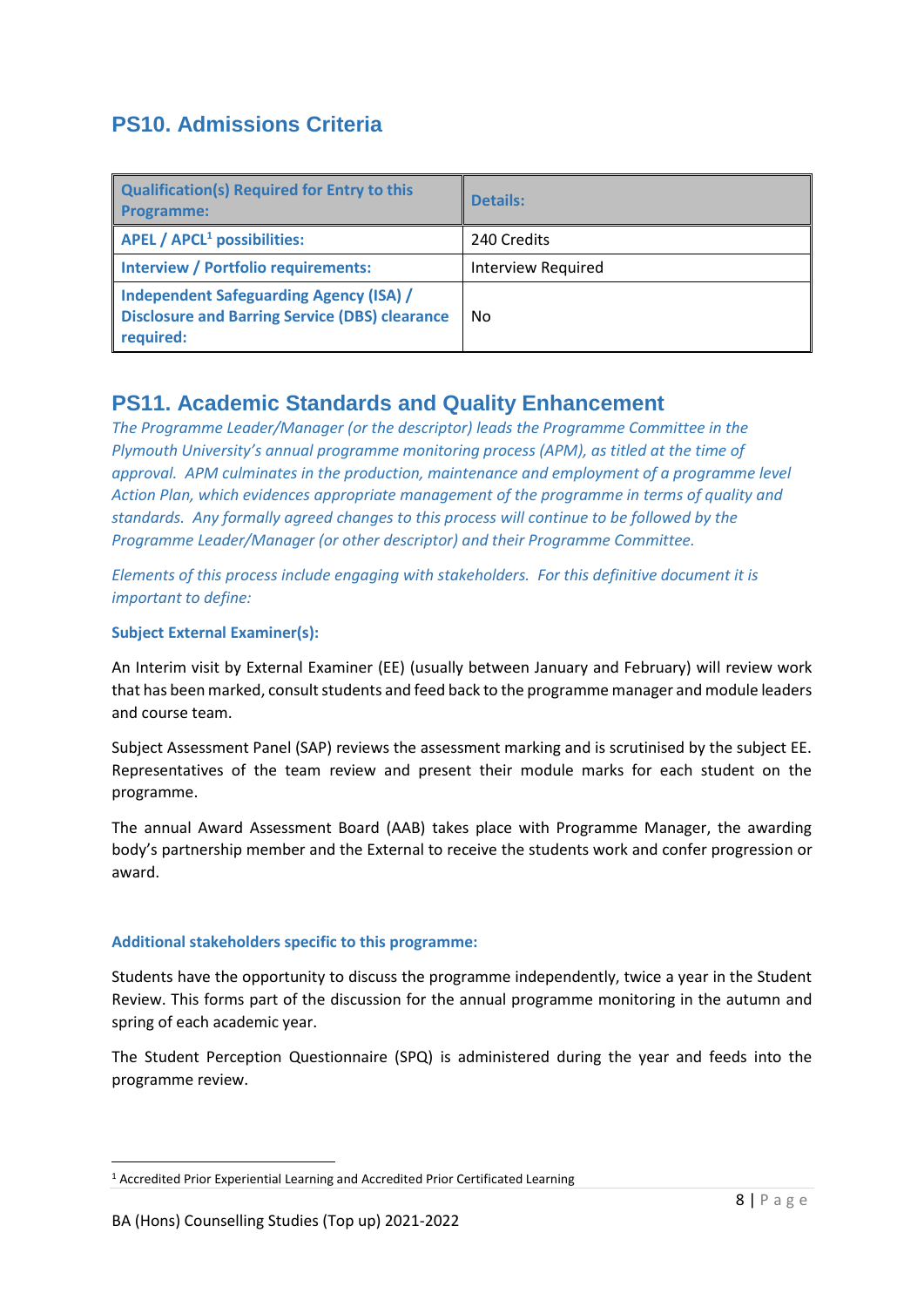Students Representatives attend Annual Programme Monitoring (APM) to contribute student views alongside Module Leaders, the Programme Manager and the Assistant Registrar to monitor module delivery and the course provision.

Curriculum meetings take place once a month to review progression, department provision, resources and staffing.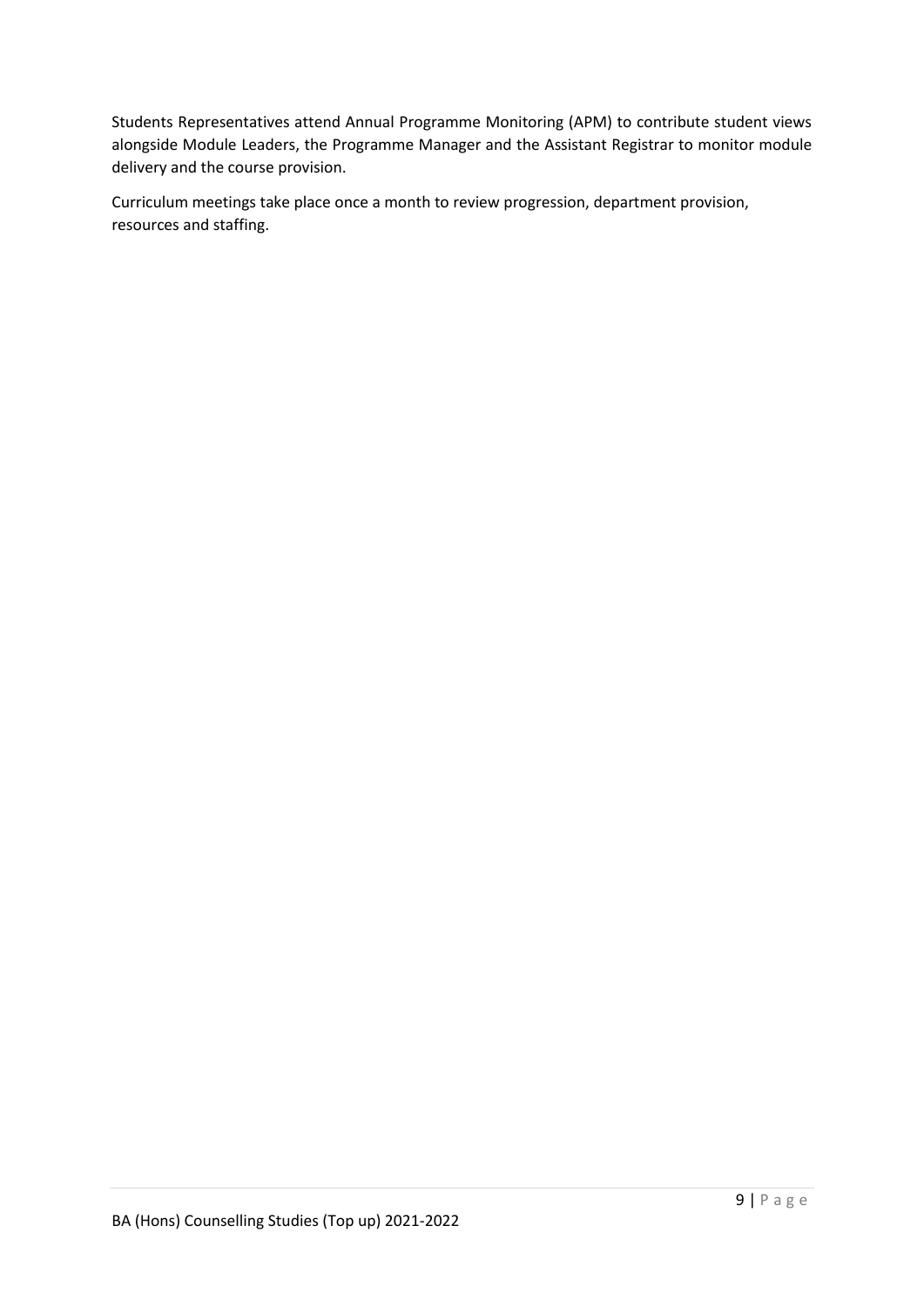# **PS12. Programme Structure<sup>2</sup>**

| <b>College</b>                 | Cornwall College | <b>Programme Title</b>    | <b>BA (Hons) Counselling Studies</b> |
|--------------------------------|------------------|---------------------------|--------------------------------------|
| <b>Academic Year</b>           | 2021-2022        | <b>Mode of Attendance</b> | Full Time Over 1 Year                |
|                                |                  | <b>Course Duration</b>    |                                      |
| <b>Plymouth Programme Code</b> | 3408             | <b>Total Credits</b>      | 120 at Level 6                       |
|                                |                  |                           |                                      |

| For: BA (Hons) Counselling Studies Full Time (3408) |                                            |                                                                                               |                |                                                      |  |  |  |  |  |  |
|-----------------------------------------------------|--------------------------------------------|-----------------------------------------------------------------------------------------------|----------------|------------------------------------------------------|--|--|--|--|--|--|
| <b>F/T Route Year</b>                               | When in Year? (i.e. Autumn,<br>Spring etc) | <b>Core or Optional</b>                                                                       | <b>Credits</b> | <b>Module</b>                                        |  |  |  |  |  |  |
|                                                     | FHEQ - Level 6 (120 credits) Year 1        |                                                                                               |                |                                                      |  |  |  |  |  |  |
| <b>FT</b>                                           | AY                                         | <b>CORE</b>                                                                                   | 20             | CORC394 - Advanced Integrative Theory and Practice   |  |  |  |  |  |  |
| FT                                                  | AY                                         | <b>CORE</b>                                                                                   | 20             | CORC3007 - Counselling Independent Research Study    |  |  |  |  |  |  |
| <b>FT</b>                                           | AY                                         | COUN301 - Counselling in a Contemporary Context: Identity, Diversity and<br>20<br><b>CORE</b> |                |                                                      |  |  |  |  |  |  |
|                                                     |                                            |                                                                                               |                | Difference                                           |  |  |  |  |  |  |
|                                                     |                                            |                                                                                               |                | (SELECT 3 FROM THE FOLLOWING)                        |  |  |  |  |  |  |
| <b>FT</b>                                           | AY                                         | Optional                                                                                      | 20             | CORC363 - Transpersonal Approaches                   |  |  |  |  |  |  |
| FT                                                  | AY                                         | Optional                                                                                      | 20             | COUN304 - Introduction to Person Centred Supervision |  |  |  |  |  |  |
| FT                                                  | AY                                         | Optional                                                                                      | 20             | COUN305 - Person Centred Group Supervision 2         |  |  |  |  |  |  |
| FT                                                  | AY                                         | Optional                                                                                      | 20             | COUN306 - Person Centred Therapeutic Supervision 3   |  |  |  |  |  |  |
| FT                                                  | AY                                         | Optional                                                                                      | 20             | COUN308 - Working with Rage and Anger                |  |  |  |  |  |  |
| FT                                                  | AY                                         | Optional                                                                                      | 20             | COUN309 - Cognitive Behavioural Therapy              |  |  |  |  |  |  |
| <b>FT</b>                                           | AY                                         | Optional                                                                                      | 20             | <b>COUN310 - Transactional Analysis Theory</b>       |  |  |  |  |  |  |
| FT                                                  | AY                                         | Optional                                                                                      | 20             | COUN311 - Gestalt Counselling                        |  |  |  |  |  |  |

*NB: it should be noted that only the Supervision modules will be offered; applicants will be guided as such at the point of application (COUN304/305/306).*

 $\overline{a}$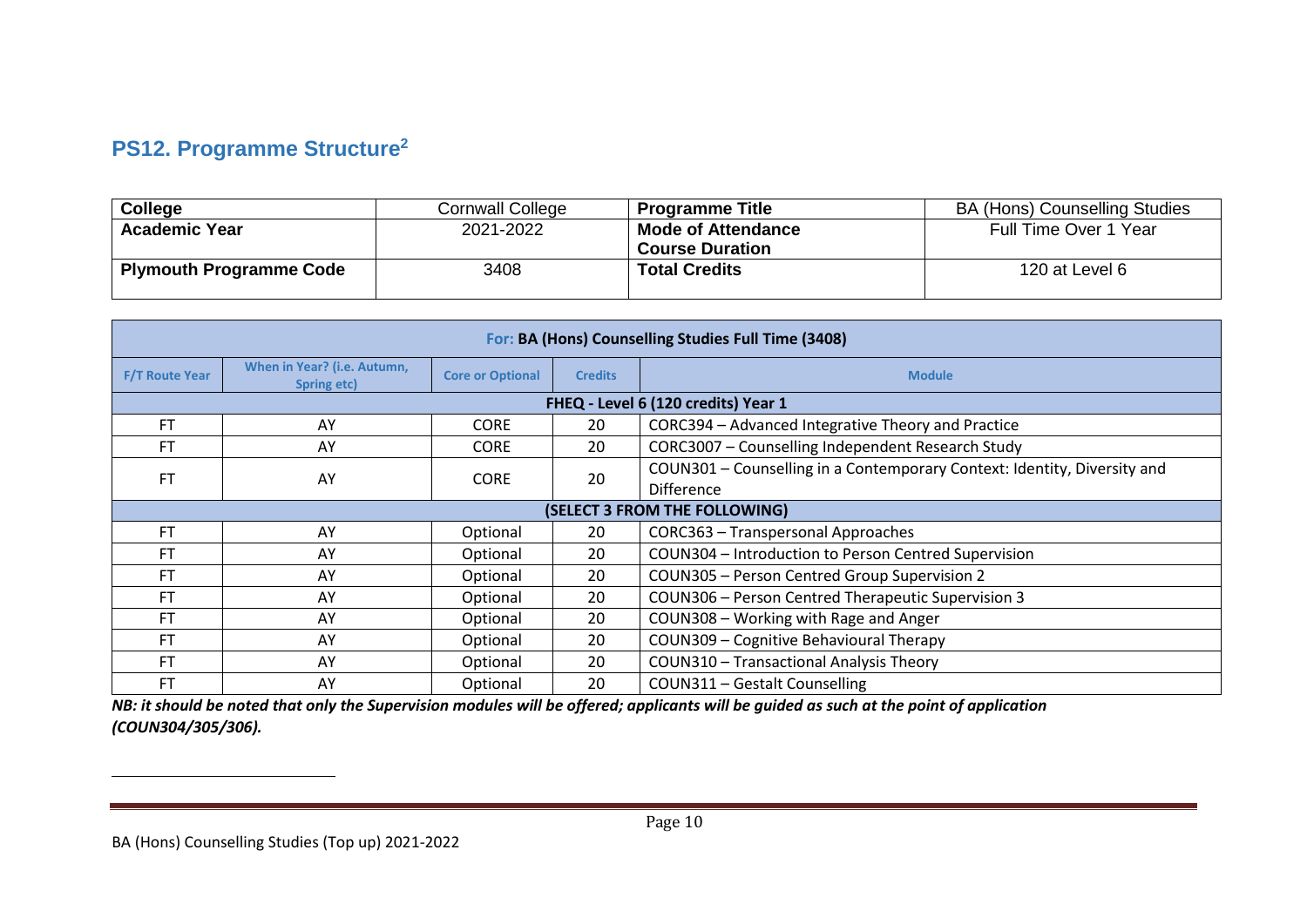| <b>College</b>                 | Cornwall College | <b>Programme Title</b>    | <b>BA (Hons) Counselling Studies</b> |
|--------------------------------|------------------|---------------------------|--------------------------------------|
| <b>Academic Year</b>           | 2021-2022        | <b>Mode of Attendance</b> | Part time (indicative) Over 2 Years  |
|                                |                  | <b>Course Duration</b>    |                                      |
| <b>Plymouth Programme Code</b> | 5099             | <b>Total Credits</b>      | 120 at Level 6 (60 credits in each   |
|                                |                  |                           | academic year)                       |

|                       | For: BA (Hons) Counselling Studies Part Time (5099) |                         |                |                                                                                               |  |  |  |  |  |  |
|-----------------------|-----------------------------------------------------|-------------------------|----------------|-----------------------------------------------------------------------------------------------|--|--|--|--|--|--|
| <b>P/T Route Year</b> | When in Year? (i.e. Autumn,<br>Spring etc)          | <b>Core or Optional</b> | <b>Credits</b> | <b>Module</b>                                                                                 |  |  |  |  |  |  |
|                       | FHEQ - Level 6 (120 credits) Year 1                 |                         |                |                                                                                               |  |  |  |  |  |  |
| PT <sub>1</sub>       | AY                                                  | <b>CORE</b>             | 20             | CORC394 - Advanced Integrative Theory and Practice                                            |  |  |  |  |  |  |
| PT <sub>1</sub>       | AY                                                  | <b>CORE</b>             | 20             | CORC3007 - Counselling Independent Research Study                                             |  |  |  |  |  |  |
| PT <sub>1</sub>       | AY                                                  | <b>CORE</b>             | 20             | COUN301 - Counselling in a Contemporary Context: Identity, Diversity and<br><b>Difference</b> |  |  |  |  |  |  |
|                       |                                                     |                         |                | FHEQ - Level 6 (120 credits) Year 2 (SELECT 3 FROM THE FOLLOWING)                             |  |  |  |  |  |  |
| PT <sub>2</sub>       | AY                                                  | Optional                | 20             | CORC363 - Transpersonal Approaches                                                            |  |  |  |  |  |  |
| PT <sub>2</sub>       | AY                                                  | Optional                | 20             | COUN304 - Introduction to Person Centred Supervision                                          |  |  |  |  |  |  |
| PT <sub>2</sub>       | AY                                                  | Optional                | 20             | COUN305 - Person Centred Group Supervision 2                                                  |  |  |  |  |  |  |
| PT <sub>2</sub>       | AY                                                  | Optional                | 20             | COUN306 - Person Centred Therapeutic Supervision 3                                            |  |  |  |  |  |  |
| PT <sub>2</sub>       | AY                                                  | Optional                | 20             | COUN308 - Working with Rage and Anger                                                         |  |  |  |  |  |  |
| PT <sub>2</sub>       | AY                                                  | Optional                | 20             | COUN309 - Cognitive Behavioural Therapy                                                       |  |  |  |  |  |  |
| PT <sub>2</sub>       | AY                                                  | Optional                | 20             | COUN310 - Transactional Analysis Theory                                                       |  |  |  |  |  |  |
| PT <sub>2</sub>       | AY                                                  | Optional                | 20             | COUN311 - Gestalt Counselling                                                                 |  |  |  |  |  |  |

*NB: it should be noted that only the Supervision modules will be offered; applicants will be guided as such at the point of application (COUN304/305/306).*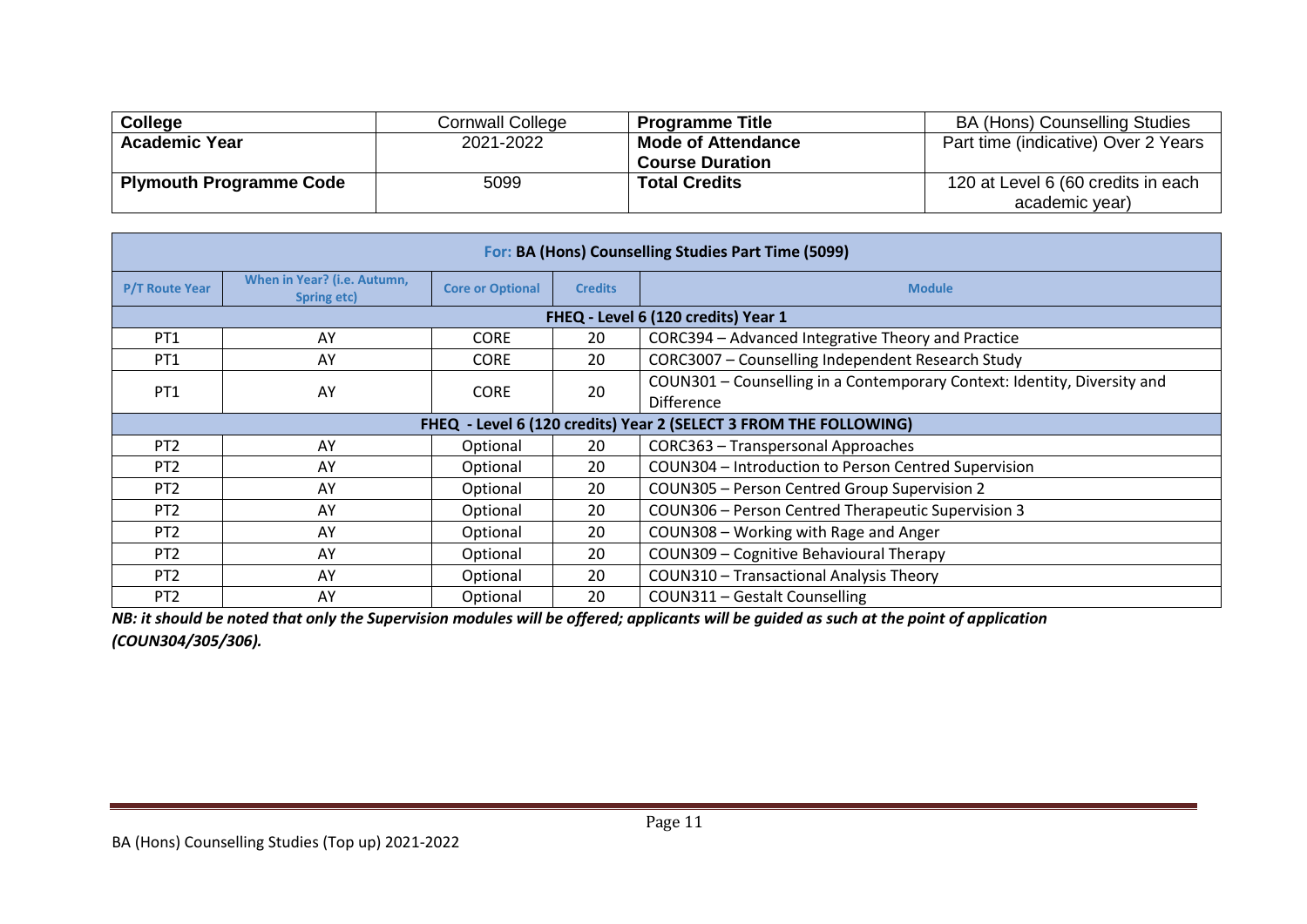## **PS13. Explanation and Mapping of Learning Outcomes, Teaching & Learning and Assessment**

*Developing graduate attributed and skills, at any level of HE, is dependent on the clarity of strategies and methods for identifying the attributes and skills relevant to the programme and where and how these are operationalised. The interrelated factors of Teaching, Learning and Assessment and how these are inclusive in nature, are fundamentally significant to these strategies and methods, as are where and how these are specifically distributed within the programme.* 

*Ordered by graduate attributes and skills, the following table provides a map of the above, plus an exposition to describe and explain the ideas and strategy of each. Therefore, subsequent to the initial completion for approval, maintenance of this table as and when programme structure changes occur is also important:*

|                                                                                                                                                                                                                                                                                               | <b>FHEQ level: 6</b>                                                                                                                                                                                                                 |                  |                                                               |                                                                                                                                                   |                                                                                                                      |  |
|-----------------------------------------------------------------------------------------------------------------------------------------------------------------------------------------------------------------------------------------------------------------------------------------------|--------------------------------------------------------------------------------------------------------------------------------------------------------------------------------------------------------------------------------------|------------------|---------------------------------------------------------------|---------------------------------------------------------------------------------------------------------------------------------------------------|----------------------------------------------------------------------------------------------------------------------|--|
| <b>Definitions of Graduate Attributes and Skills</b><br><b>Relevant to this Programme</b>                                                                                                                                                                                                     | <b>Teaching and Learning</b><br><b>Strategy / Methods</b>                                                                                                                                                                            | <b>Prog Aims</b> | <b>Prog</b><br>intended<br><b>Learning</b><br><b>Outcomes</b> | <b>Range of Assessments</b>                                                                                                                       | <b>Related Core</b><br><b>Modules</b>                                                                                |  |
| Knowledge / Understanding:                                                                                                                                                                                                                                                                    |                                                                                                                                                                                                                                      |                  |                                                               |                                                                                                                                                   |                                                                                                                      |  |
| No benchmarks currently exist for this subject area.<br>The framework for higher educational qualifications<br>(FHEQ) has been used to inform the design of the<br>programme. The team have also been guided by<br>subject benchmark statements for psychology and<br>sociology               |                                                                                                                                                                                                                                      |                  |                                                               |                                                                                                                                                   |                                                                                                                      |  |
| By the end of this level of this programme the<br>students will be able to demonstrate for a threshold<br>pass:<br>Identity and difference<br>Power dynamics in counselling<br><b>BACP Ethical Framework</b><br>$\bullet$<br>Regulation of the counselling profession<br>Research methodology | <b>Primary:</b><br>Lectures and tutorials<br>$\bullet$<br>Directed independent study<br>$\bullet$<br><b>Tutorials</b><br>$\bullet$<br><b>Secondary/Supplementary:</b><br>Case studies<br>$\bullet$<br>Problem-solving exercises<br>٠ | b, c, d, f       |                                                               | Assessed discussions<br>Essays/projects/disser<br>tations<br>Examinations/tests<br>Coursework/group<br>work on practical<br>application questions | a, b, c, d, e<br>Counselling in<br>a<br>contemporary<br>context:<br>Identity,<br>Diversity and<br><b>Differences</b> |  |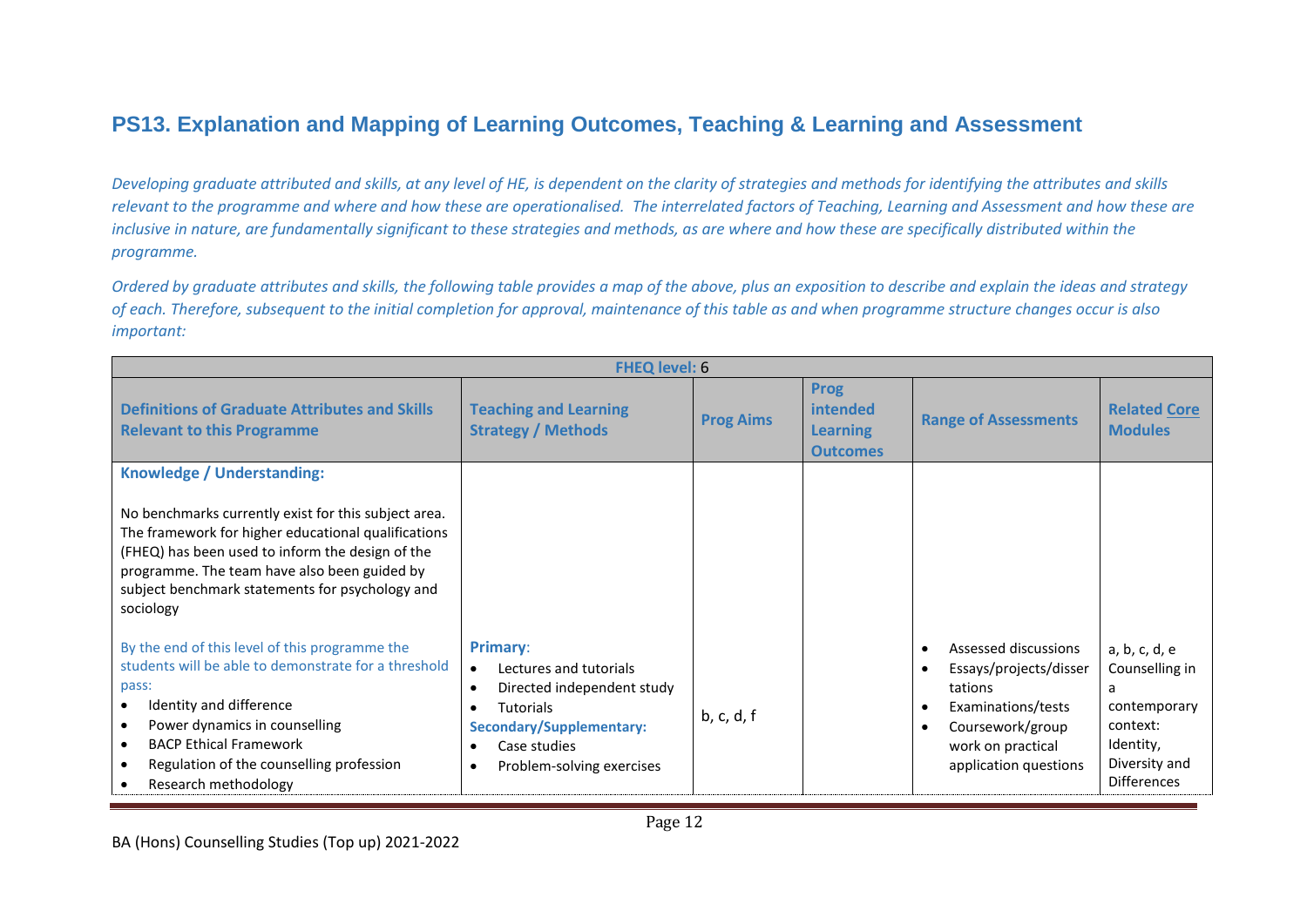|                                                                                                                                                                                                                                                                                                                                                                                                                                                                                                                                                                                                                                                                                                             | <b>FHEQ level: 6</b>                                                                                                                                                                                                         |                  |                                                               |                                                                                                                                                                |                                                                                                |
|-------------------------------------------------------------------------------------------------------------------------------------------------------------------------------------------------------------------------------------------------------------------------------------------------------------------------------------------------------------------------------------------------------------------------------------------------------------------------------------------------------------------------------------------------------------------------------------------------------------------------------------------------------------------------------------------------------------|------------------------------------------------------------------------------------------------------------------------------------------------------------------------------------------------------------------------------|------------------|---------------------------------------------------------------|----------------------------------------------------------------------------------------------------------------------------------------------------------------|------------------------------------------------------------------------------------------------|
| <b>Definitions of Graduate Attributes and Skills</b><br><b>Relevant to this Programme</b>                                                                                                                                                                                                                                                                                                                                                                                                                                                                                                                                                                                                                   | <b>Teaching and Learning</b><br><b>Strategy / Methods</b>                                                                                                                                                                    | <b>Prog Aims</b> | <b>Prog</b><br>intended<br><b>Learning</b><br><b>Outcomes</b> | <b>Range of Assessments</b>                                                                                                                                    | <b>Related Core</b><br><b>Modules</b>                                                          |
| Group dynamics<br>Detailed knowledge and understanding of a<br>specific counselling topic of their choice                                                                                                                                                                                                                                                                                                                                                                                                                                                                                                                                                                                                   |                                                                                                                                                                                                                              |                  |                                                               |                                                                                                                                                                | d, e, g<br>Personal<br>Development<br>through<br>Groupwork<br>e, f, h<br>Dissertation          |
| An explanation for embedding Knowledge and Understanding through Teaching & Learning and Assessment at this level of the programme: K and U is developed through a<br>range of different learning opportunities and assessment tasks. These tasks are designed to drawn on existing understanding so the student can progress own knowledge<br>and understanding through discussion, reflective activities, personal case studies and taught sessions. Learning material is up to date and reflects the professionalism of<br>the Counselling sector.                                                                                                                                                       |                                                                                                                                                                                                                              |                  |                                                               |                                                                                                                                                                |                                                                                                |
| <b>Cognitive and Intellectual Skills:</b><br>No benchmarks currently exist for this subject area.<br>The framework for higher educational qualifications<br>(FHEQ) has been used to inform the design of the<br>programme. The team have also been guided by<br>subject benchmark statements for psychology and<br>sociology<br>By the end of this level of this programme the<br>students will be able to demonstrate for a threshold<br>pass:<br>Critiques of rival theories and frameworks<br>$\bullet$<br>Abstract analysis and synthesis<br>$\bullet$<br>Intelligent application of appropriate principles<br>$\bullet$<br>in assessing policy or practice<br>Ability to construct a research proposal | <b>Primary:</b><br>Class exercises and<br>discussion<br>Tutorial/seminar discussions<br>$\bullet$<br>Feedback via coursework<br>$\bullet$<br>assessment process (essay<br>and dissertation) student<br>seminar presentation. | a, b, c, d, f    |                                                               | Assessed discussions<br>$\bullet$<br>Essays/projects/disser<br>tations<br>Examinations/tests<br>Coursework/group<br>work on practical<br>application questions | a, b, c, f<br>Counselling in<br>a<br>contemporary<br>context<br>and<br>Personal<br>development |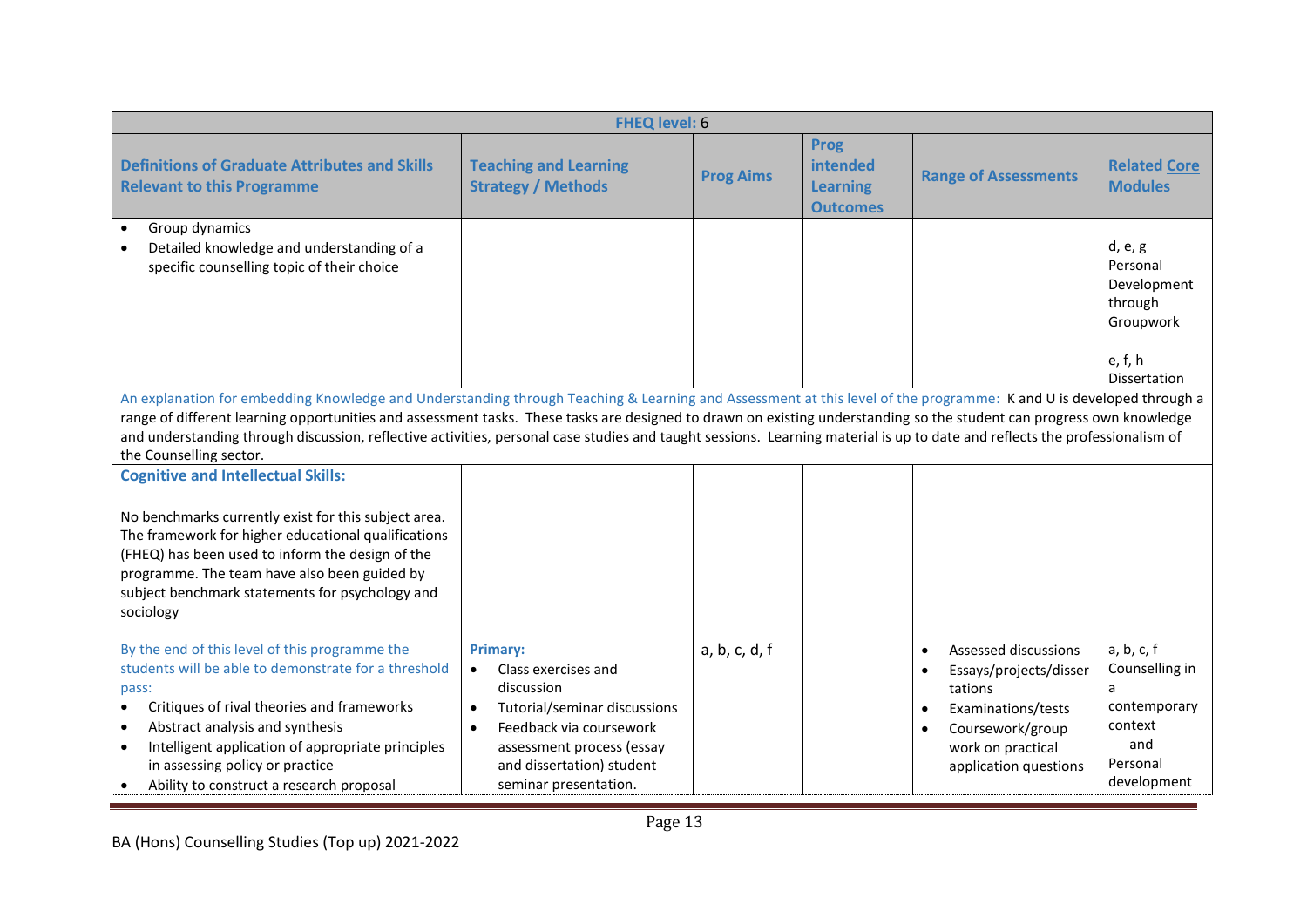| <b>FHEQ level: 6</b>                                                                                                                                                                                                                                                                                                                                                                                                                                                                                                                                                                                                                                                                                                                                                                                                                                                                                                                                                                     |                                                                                                                                                                                     |                  |                                                               |                                                                                              |                                                          |  |
|------------------------------------------------------------------------------------------------------------------------------------------------------------------------------------------------------------------------------------------------------------------------------------------------------------------------------------------------------------------------------------------------------------------------------------------------------------------------------------------------------------------------------------------------------------------------------------------------------------------------------------------------------------------------------------------------------------------------------------------------------------------------------------------------------------------------------------------------------------------------------------------------------------------------------------------------------------------------------------------|-------------------------------------------------------------------------------------------------------------------------------------------------------------------------------------|------------------|---------------------------------------------------------------|----------------------------------------------------------------------------------------------|----------------------------------------------------------|--|
| <b>Definitions of Graduate Attributes and Skills</b><br><b>Relevant to this Programme</b>                                                                                                                                                                                                                                                                                                                                                                                                                                                                                                                                                                                                                                                                                                                                                                                                                                                                                                | <b>Teaching and Learning</b><br><b>Strategy / Methods</b>                                                                                                                           | <b>Prog Aims</b> | <b>Prog</b><br>intended<br><b>Learning</b><br><b>Outcomes</b> | <b>Range of Assessments</b>                                                                  | <b>Related Core</b><br><b>Modules</b>                    |  |
| Ability to select and evaluate appropriate<br>research methodology<br>Ability to critically appraise relevant research.<br>$\bullet$<br>Communicate critical, coherent and detailed<br>knowledge in a suitable format<br>An explanation for embedding Cognitive and Intellectual Skills through Teaching & Learning and Assessment at this level of the programme: Cognitive and intellectual skills<br>are continually developed through a range of different learning opportunities and assessment tasks. These tasks are designed to drawn on existing understanding so the<br>student can progress own knowledge and understanding through discussion, reflective activities, personal case studies and taught sessions. Having to think, write and<br>communicate at this level requires students to develop these skills. These are integral skills that are developed over time through class activities, development of<br>professional counselling practice and writing essays. | Independent study<br>$\bullet$<br><b>Secondary/Supplementary:</b><br>None.                                                                                                          |                  |                                                               |                                                                                              | through<br>Groupwork<br>a, b, c, d, e, f<br>Dissertation |  |
| <b>Key Transferable Skills:</b><br>No benchmarks currently exist for this subject area.<br>The framework for higher educational qualifications<br>(FHEQ) has been used to inform the design of the<br>programme. The team have also been guided by<br>subject benchmark statements for psychology and<br>sociology<br>By the end of this level of this programme the<br>students will be able to demonstrate for a threshold<br>pass:<br>The ability to manage their own learning, and to<br>make use of scholarly reviews and primary sources<br>(e.g. refereed research articles and/or original<br>materials appropriate to the discipline.<br>The ability to communicate information, ideas,<br>problems, and solutions to both specialist and non-                                                                                                                                                                                                                                  | <b>Primary:</b><br>Learning and Teaching<br>Strategy/Method<br>Library and other research<br>exercises<br>Group work awareness and<br>practice<br>Tutorial support for dissertation | a.               |                                                               | Coursework of all<br>types<br>Seminar presentation<br>Group work<br>$\bullet$<br>assessments | all core<br>modules                                      |  |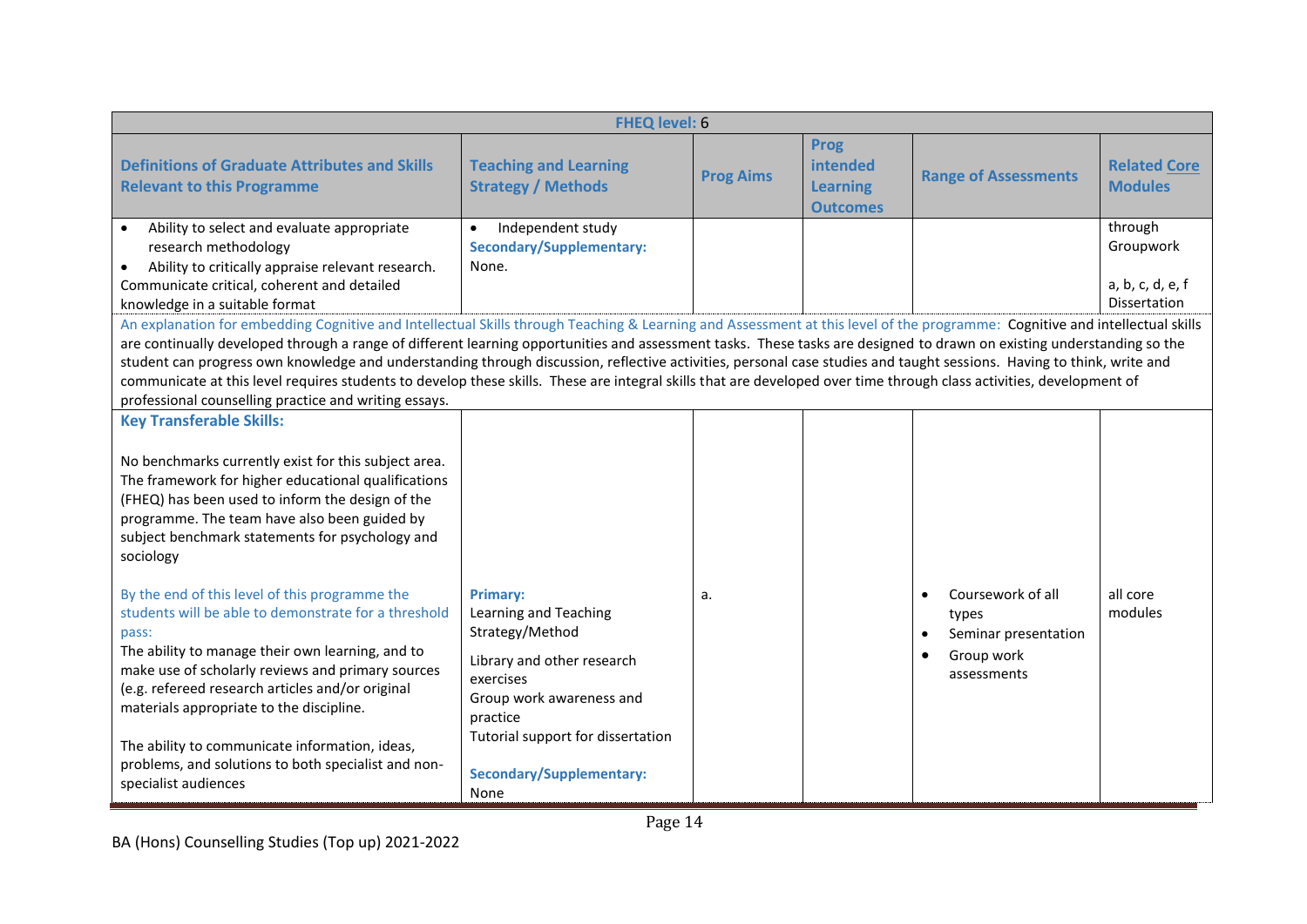|                                                                                                                                                                                                                                                                                                                                                                                                                                                                                                                                                                                                                                                                                                                                                                                                                                                                 | <b>FHEQ level: 6</b>                                                                                                                                                                                  |                  |                                                                      |                                                                                             |                                                                                                                                                                                                                   |  |  |
|-----------------------------------------------------------------------------------------------------------------------------------------------------------------------------------------------------------------------------------------------------------------------------------------------------------------------------------------------------------------------------------------------------------------------------------------------------------------------------------------------------------------------------------------------------------------------------------------------------------------------------------------------------------------------------------------------------------------------------------------------------------------------------------------------------------------------------------------------------------------|-------------------------------------------------------------------------------------------------------------------------------------------------------------------------------------------------------|------------------|----------------------------------------------------------------------|---------------------------------------------------------------------------------------------|-------------------------------------------------------------------------------------------------------------------------------------------------------------------------------------------------------------------|--|--|
| <b>Definitions of Graduate Attributes and Skills</b><br><b>Relevant to this Programme</b>                                                                                                                                                                                                                                                                                                                                                                                                                                                                                                                                                                                                                                                                                                                                                                       | <b>Teaching and Learning</b><br><b>Strategy / Methods</b>                                                                                                                                             | <b>Prog Aims</b> | <b>Prog</b><br><b>intended</b><br><b>Learning</b><br><b>Outcomes</b> | <b>Range of Assessments</b>                                                                 | <b>Related Core</b><br><b>Modules</b>                                                                                                                                                                             |  |  |
| An explanation for embedding Key Transferable Skills through Teaching & Learning and Assessment at this level of the programme: Key transferable skills are developed<br>through a range of different learning opportunities and assessment tasks. These tasks are designed to drawn on existing understanding so the student can progress own<br>knowledge and understanding through discussion, reflective activities, personal case studies and taught sessions. Learning material is up to date and reflects the<br>professionalism of the Counselling sector. Students have opportunities on the programme to develop effective communication skills through activities that require them to<br>work in groups, to feedback individual research projects and to write and present work to a high literary standard and the latest presentation IT formats. |                                                                                                                                                                                                       |                  |                                                                      |                                                                                             |                                                                                                                                                                                                                   |  |  |
| <b>Employment Related Skills:</b><br>No benchmarks currently exist for this subject area.<br>The framework for higher educational qualifications<br>(FHEQ) has been used to inform the design of the<br>programme. The team have also been guided by<br>subject benchmark statements for psychology and<br>sociology                                                                                                                                                                                                                                                                                                                                                                                                                                                                                                                                            |                                                                                                                                                                                                       |                  |                                                                      |                                                                                             |                                                                                                                                                                                                                   |  |  |
| By the end of this level of this programme the<br>students will be able to demonstrate for a threshold<br>pass:<br>Qualities and transferable skills necessary for<br>employment requiring:<br>- The exercise of initiative and personal<br>responsibility;<br>- Decision making in complex and unpredictable<br>contexts and<br>- The learning ability needed to undertake<br>appropriate further training of a professional or<br>equivalent nature.                                                                                                                                                                                                                                                                                                                                                                                                          | <b>Primary:</b><br>Strategy/Method<br>Library and other research<br>exercises<br>Group work awareness and<br>practice<br>Tutorial support for dissertation<br><b>Secondary/Supplementary:</b><br>None | e.f              |                                                                      | Project work<br>Competence in a range of<br>business-related<br>communication<br>techniques | The Personal<br>development<br>through<br>groupwork<br>module<br>enhances<br>employability,<br>but these skills<br>are largely<br>addressed in<br>the individual<br>pathways, and<br>also through<br>PDP which is |  |  |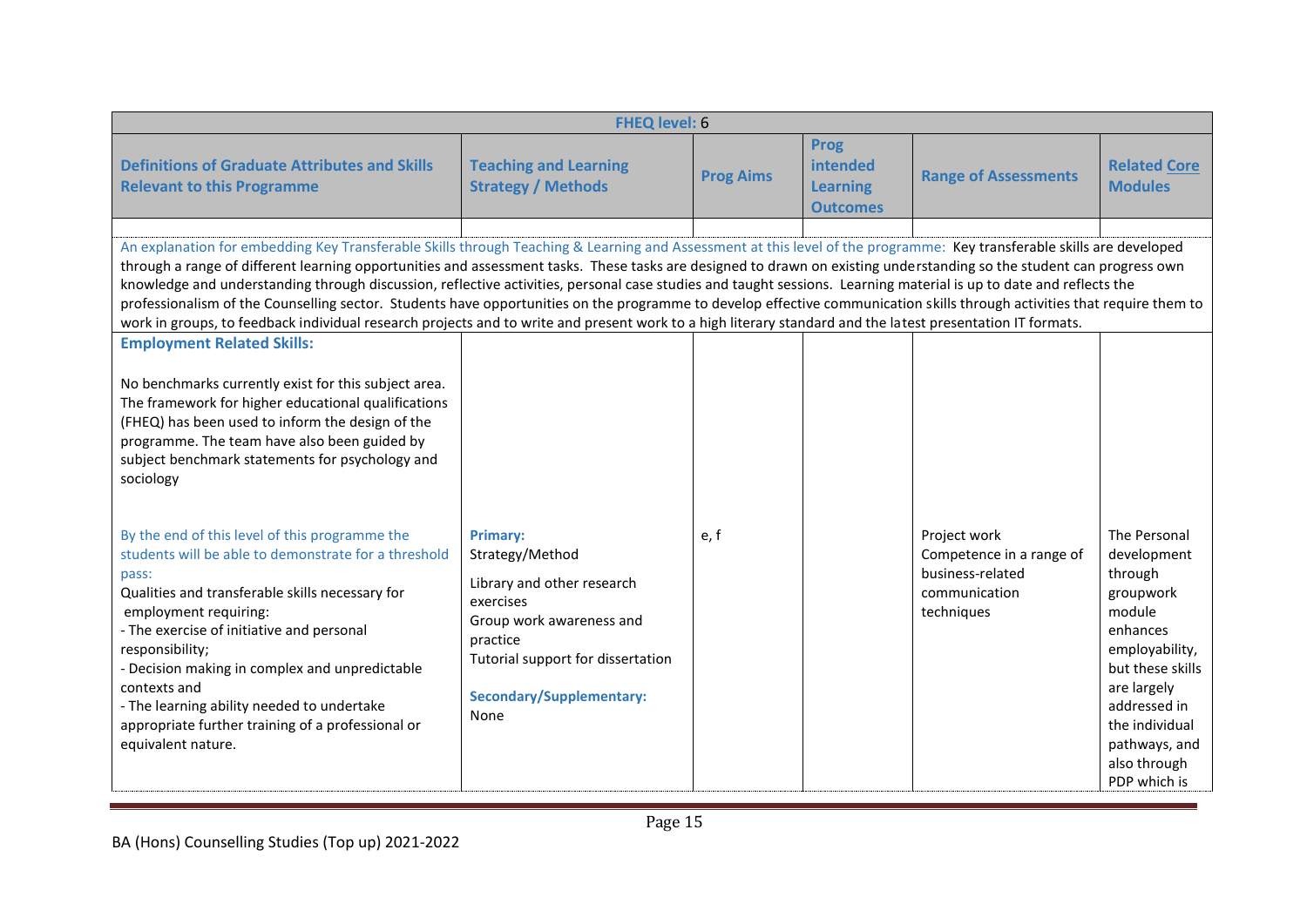|                                                                                                                                                                                                                                                                                                                                                                                                                                                                                                                                                                                                                                                                                                                                                                                             | <b>FHEQ level: 6</b>                                                                                                                                                        |                  |                                                               |                                                 |                                                                |  |
|---------------------------------------------------------------------------------------------------------------------------------------------------------------------------------------------------------------------------------------------------------------------------------------------------------------------------------------------------------------------------------------------------------------------------------------------------------------------------------------------------------------------------------------------------------------------------------------------------------------------------------------------------------------------------------------------------------------------------------------------------------------------------------------------|-----------------------------------------------------------------------------------------------------------------------------------------------------------------------------|------------------|---------------------------------------------------------------|-------------------------------------------------|----------------------------------------------------------------|--|
| <b>Definitions of Graduate Attributes and Skills</b><br><b>Relevant to this Programme</b>                                                                                                                                                                                                                                                                                                                                                                                                                                                                                                                                                                                                                                                                                                   | <b>Teaching and Learning</b><br><b>Strategy / Methods</b>                                                                                                                   | <b>Prog Aims</b> | <b>Prog</b><br>intended<br><b>Learning</b><br><b>Outcomes</b> | <b>Range of Assessments</b>                     | <b>Related Core</b><br><b>Modules</b>                          |  |
|                                                                                                                                                                                                                                                                                                                                                                                                                                                                                                                                                                                                                                                                                                                                                                                             |                                                                                                                                                                             |                  |                                                               |                                                 | carried out<br>through the<br>tutorial<br>system.              |  |
| An explanation for embedding Employment Related Skills through Teaching & Learning and Assessment at this level of the programme: Employability related skills are<br>developed through a range of different learning opportunities and assessment tasks. These tasks are designed to drawn on existing understanding so the student can<br>progress own knowledge and understanding through discussion, reflective activities, personal case studies, works and taught sessions. Learning material is up to date and<br>reflects the professionalism of the Counselling sector Many assignments/projects require students to complete observations, pieces and apply theory to practice. These<br>activities make a clear link between academic theoretical learning and that of practice. |                                                                                                                                                                             |                  |                                                               |                                                 |                                                                |  |
| <b>Practical Skills:</b><br>No benchmarks currently exist for this subject area.<br>The framework for higher educational qualifications<br>(FHEQ) has been used to inform the design of the<br>programme. The team have also been guided by<br>subject benchmark statements for psychology and<br>sociology<br>By the end of this level of this programme the<br>students will be able to demonstrate for a threshold                                                                                                                                                                                                                                                                                                                                                                       | Primary:<br>Laboratory work<br>$\bullet$                                                                                                                                    | a, b, c          |                                                               | Project work<br>Competence in a range of        | a) & b) all core<br>modules                                    |  |
| pass:<br>Specific computer and information technology skills<br>Observational techniques                                                                                                                                                                                                                                                                                                                                                                                                                                                                                                                                                                                                                                                                                                    | Projects<br>$\bullet$<br>Designated tasks<br>$\bullet$<br>Lectures and tutorials<br>$\bullet$<br>Learning from work<br>$\bullet$<br><b>Secondary/Supplementary:</b><br>None | f                |                                                               | business-related<br>communication<br>techniques | $c)$ & $d)$<br>Personal<br>Development<br>through<br>groupwork |  |
| An explanation for embedding Practical Skills through Teaching & Learning and Assessment at this level of the programme: Employability related skills are developed<br>through a range of different learning opportunities and assessment tasks. These tasks are designed to drawn on existing understanding so the student can progress own<br>knowledge and understanding through discussion, reflective activities, personal case studies, works and taught sessions. Learning material is up to date and reflects the                                                                                                                                                                                                                                                                   |                                                                                                                                                                             |                  |                                                               |                                                 |                                                                |  |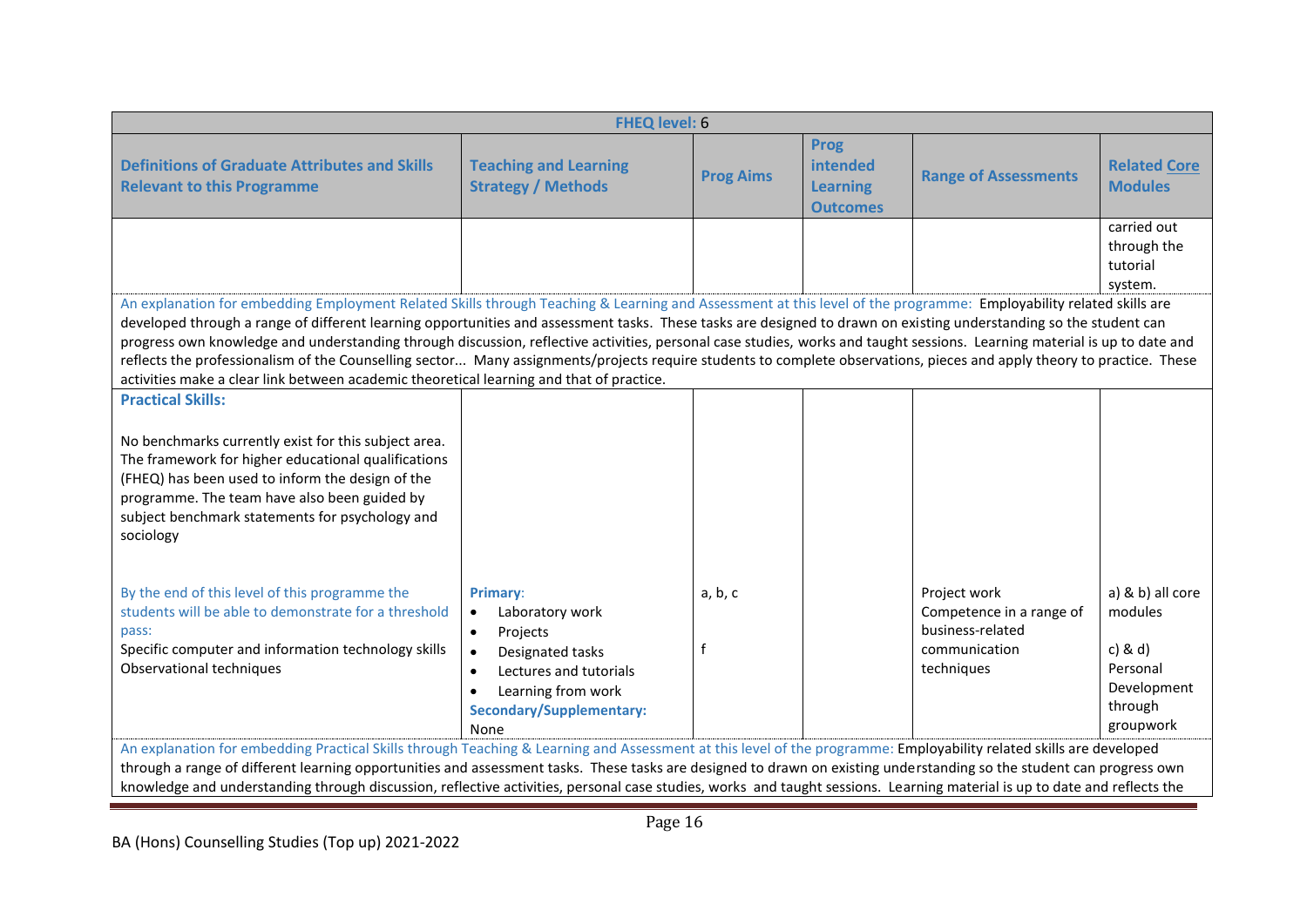| <b>FHEQ level: 6</b>                                                                                                                                                                                                                                  |                                                           |                  |                                                               |                             |                                       |  |  |  |
|-------------------------------------------------------------------------------------------------------------------------------------------------------------------------------------------------------------------------------------------------------|-----------------------------------------------------------|------------------|---------------------------------------------------------------|-----------------------------|---------------------------------------|--|--|--|
| <b>Definitions of Graduate Attributes and Skills</b><br><b>Relevant to this Programme</b>                                                                                                                                                             | <b>Teaching and Learning</b><br><b>Strategy / Methods</b> | <b>Prog Aims</b> | <b>Prog</b><br>intended<br><b>Learning</b><br><b>Outcomes</b> | <b>Range of Assessments</b> | <b>Related Core</b><br><b>Modules</b> |  |  |  |
| professionalism of the Counselling sector Many assignments/projects require students to complete observations, pieces and apply theory to practice. These activities<br>make a clear link between academic theoretical learning and that of practice. |                                                           |                  |                                                               |                             |                                       |  |  |  |